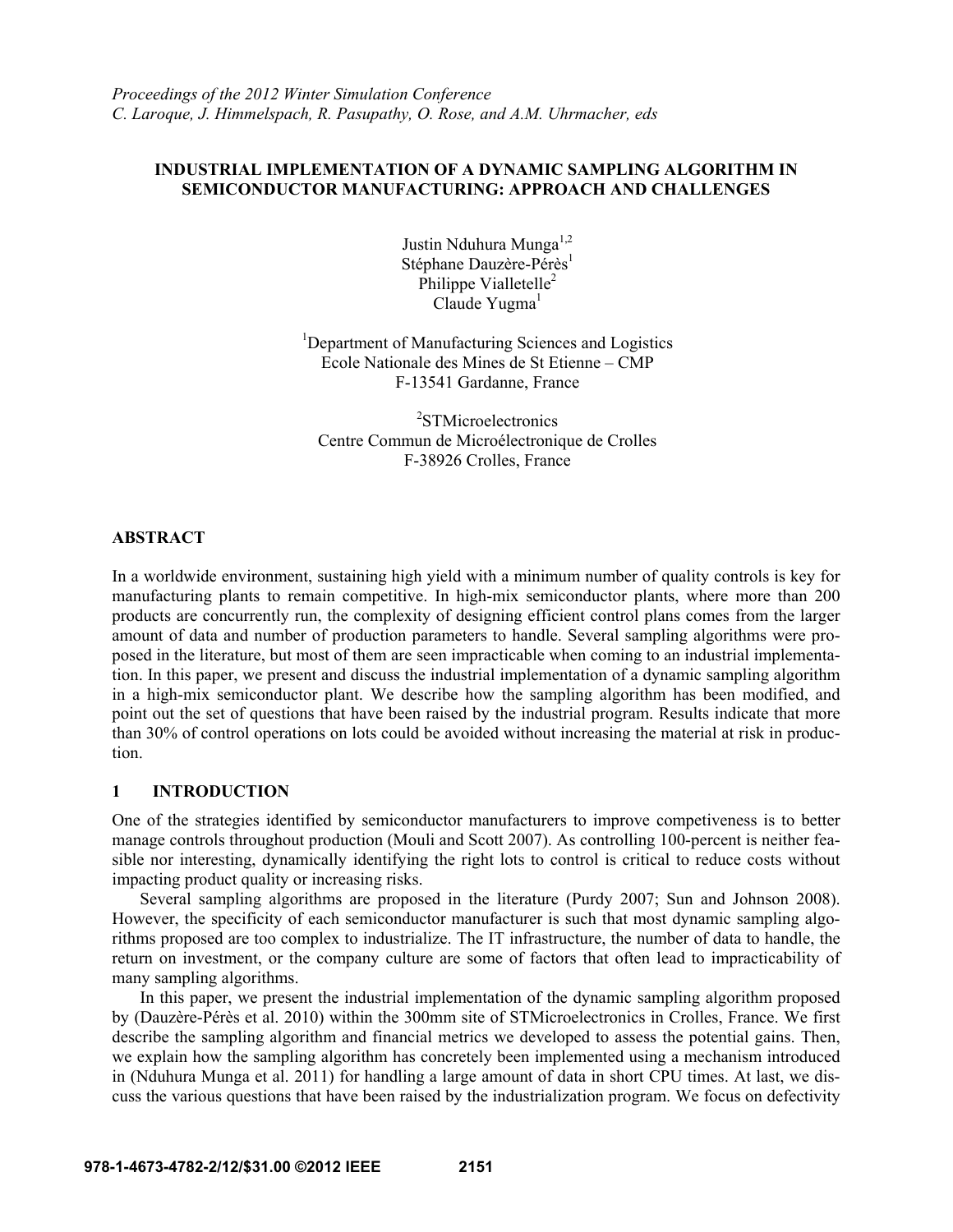# *Nduhura Munga, Dauzère-Pérès, Vialletelle, and Yugma*

controls and especially on the reduction of the material at risk, i.e. the potential loss in case a problem occurs. Financial metrics indicate a potential gain up to \$1,000,000, and the industrial deployment showed that more than 30% of control operations on lots could be avoided without increasing the material at risk in production.

The paper is structured as follows. In section 2, we describe controls in semiconductor manufacturing, and clarify the position of our work. Section 3 presents the problem we address. Section 4 and Section 5 are devoted to the description of the dynamic sampling algorithm and its industrial implementation respectively. In section 6, we discuss the questions that have been raised when industrializing the approach. Section 7 concludes the paper and gives directions for further research.

# **2 CONTROLS IN SEMICONDUCTOR MANUFACTURING**

In semiconductor manufacturing, controls are necessary evils because of the prohibitive amount of time required to manufacture a functional IC (Boussetta and Cross 2005). Different levels of controls exist depending on the point of view adopted (Bassetto and Siadat 2009). For each level of control, one or several types of controls can be defined. More generally, six main levels of controls can be defined (Wright 2001):

- Facilities or technical installations. The goal is to ensure the best possible environment for the fabrication of wafers: Clean room ambient characteristics (temperature, humidity, pressure, etc.), fluids, liquids, gases, energy (load, intensity, voltage), etc.
- Equipment sensors. To ensure efficient processing operations, all variations have to be detected and analyzed. For that, several types of sensors need to be placed on different production tools to trigger alarms and actions in manufacturing systems.
- **Fab or In-Line measurements**. This level of control groups measurements done on silicon wafers with a large variety of techniques: Ellipsometry, reflectivity, scanning electron microscopy, visual inspection, pixel to pixel comparison, resistivity, scatterometry, etc. The goal is to monitor both the process and the tool drifts.
- Parametric testing addresses basic parameters of electrical devices: Transistor voltage thresholds, leakage current, oxide breakdown voltage, etc.
- Final or functional tests aim at verifying that the semiconductor devices function properly.
- Physical characterization and wafer level reliability evaluate component life-time under various stressing conditions (humidity, temperature, corrosion, etc).

 Among these six levels of controls, we focus on "**Fab or In-Line measurements**", and especially on defectivity controls that aim at detecting defects on wafers. Different types of defects exist (corrosion, particles, scratches, voids, extra-patterns, etc.) and they are mainly generated by production tools (Pepper et al. 2005). All production tools are concerned, since even the smallest tool has mechanical parts moving, and thus, a potential generation of defects on wafers. The complexity is therefore in the number of tools to control with a minimum number of control operations on lots. Additional factors such as the depth of control (one control operation may validate several tools) (Nduhura Munga et al. 2011) (Rodriguez-Verjan et al. 2011), the capture rate (all defects cannot be detected at any production stage) (Shantikumar 2007), the kill ratio (all defects do not have the same impacts on wafers), the product criticality (some products are more critical than others), the customer requirements, etc. contribute in increasing the complexity of designing efficient defectivity control plans.

# **3 PROBLEM DESCRIPTION**

A control without real added value is waste of time and money. This is what has been highlighted within the framework of our works related to defectivity controls. Figure 1 shows an example that illustrates the drawbacks of static sampling for defectivity controls. Lots L2, L4, and L6 are flagged at the start of the production for defectivity controls after processing operations. The sampling plan is to control one lot every two lots, i.e. 50% of lots. However, the variability and factory dynamics are such that TOOL1 may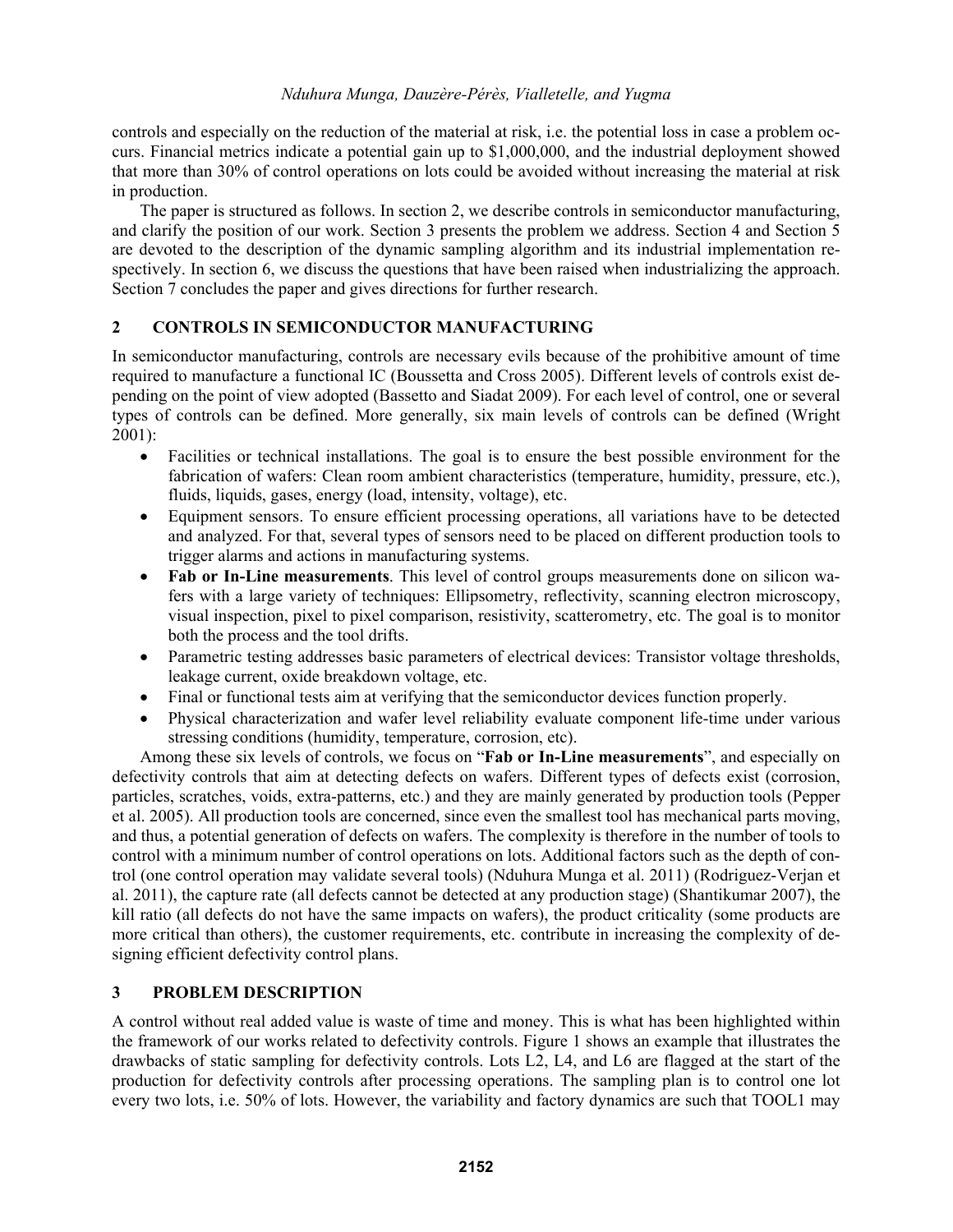process all flagged lots i.e. L2, L4, L6 whereas TOOL2 does not process any. Consequences are an overcontrol for TOOL1 and lack-of-control for TOOL2.



Figure 1: Drawbacks of Static Sampling

To solve this problem, lots should be dynamically selected in front of defectivity steps depending on the history of each lot. In the case illustrated in Figure 2, a dynamic sampling will lead to selecting, for example, lots L2, L3, and L6 to ensure a sampling rate of 50%.



Figure 2: Dynamic Sampling

The challenge is in the dynamic selection of the best lots to control. A control operation on a lot (defectivity control) may cover several processing tools leading to a significant number of parameters to analyze. However, all tools and processing operations are not equivalent i.e. the criticality or priority vary depending on the tool, the processing operation, or the product type. Dynamically selecting the best lot to control implies the ability to compute and analyze in real-time all the information linked to both the lot history and production constraints. (Dauzère-Pérès et al. 2010) proposed an algorithm based on a formula that helps to give a weight to each lot arriving in front of inspection steps. The smaller the weight associated to a set of lots, the larger the priority of the lots in the set on inspection tools. This weight is called Global Sampling Indicator (GSI) and it is based on both the depth of control and tools criticality. The next section presents this GSI, its evaluation through simulations, and, financial metrics we developed to assess the potential gains before the industrial implementation.

# **4 DYNAMIC SAMPLING: GLOBAL SAMPLING INDICATOR (GSI)**

This section first recalls the approach for dynamically sampling lots, and then explains the financial metrics that are used to evaluate the impact of a sampling strategy. For more information on the approach, see (Dauzère-Pérès et al. 2010).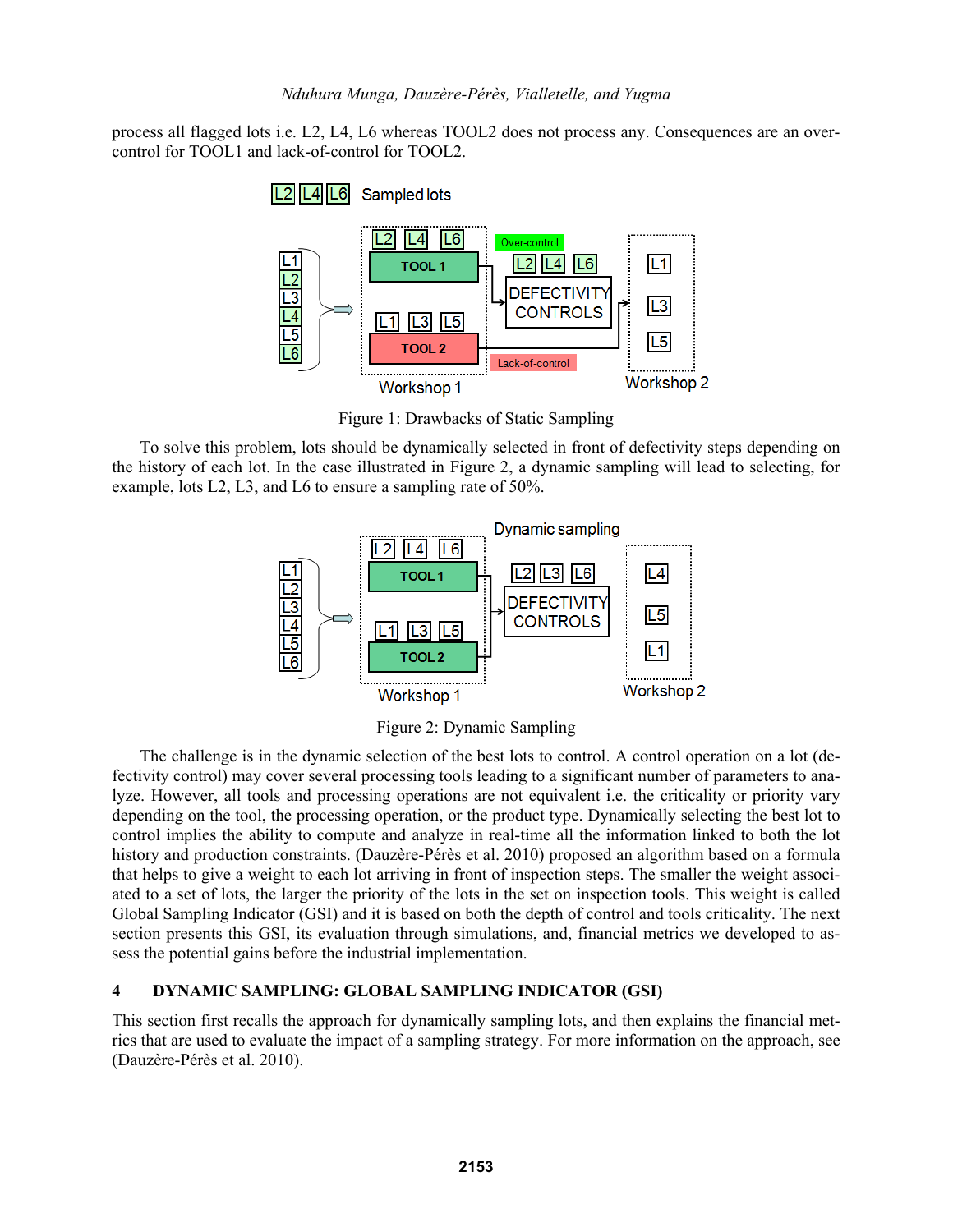## **4.1 GSI Sampling Algorithm**

The dynamic sampling algorithm proposed by (Dauzère-Pérès et al. 2010) is based on a score or weight called GSI for Global Sampling Indicator. Each time a lot *l* is available for inspection and a set *S* of lots is already waiting to be inspected, a GSI score (and other parameters linked to the production constraints) is used to decide whether to include the lot *l* in the set *S* and skip another lot *l'* in S, or to skip the available lot *l*. The GSI score is linked to sets of lots. The aim is to define a weight that gives information on both the added value of an available lot *l* in term of risk reduction, and the added value of the available lot *l* within the set *S* of lots waiting to be inspected. For that, the sampling algorithm compares the GSI score of different sets obtained by removing *l'* and adding *l*, i.e.  $S - \{l' \} \cup \{l\} \ \forall l \in S$ , and the original set of lots without including the available lot *l*, i.e. *S*. The set with the minimum GSI score is selected, hence the decision of sampling or not the available lot *l*. The GSI score is given by:

$$
GSI(S) = \sum_{r=1}^{R} \left[ \left( \frac{NRV_r(S)}{IL_r} \right)^{(1/\beta)} + \left( \frac{NRV_r(S)}{IL_r} \right)^{\alpha} \right]
$$
(1)

Where:

- $R =$  Number of risk types.
- $NRY(S) =$  New risk value if lots in set *S* are inspected.
- $IL_r = Inhibit Limit for risk type r, i.e. the maximum number of wafers that can be run be$ tween two inspections for risk *r*.
- *α* and  $\beta$  ( $\alpha \ge 1$  and  $\beta \ge 1$ ) are parameters that are used to put more (for  $\alpha$ ) or less(for  $\beta$ ) emphasis on getting as far as possible from *ILr*.

 Before being industrialized, the GSI sampling algorithm had to be simulated, validated, and potential gains assessed. For that, a sampling simulator has been developed (Yugma et al. 2011) and Table 1 presents some of the statistics (provided by the simulator) that have been used to quantify the potential gains. Simulations on historical data were run over a period of three months, and the results are provided for the GSI sampling algorithm and actual fab sampling. In our experiments, the risk value is the W@R (Wafer at Risk), which is the number of wafers processed on production tools between two defectivity control operations, i.e. the material at risk. Reducing this number without increasing the number of controls has a direct impact on the insurance costs for the company, hence the gain in the product costs. Table 1 shows the number of sampled lots, measured lots and skipped lots, together with number of wafers above the Inhibit Limits, the average medium  $W(\widehat{a})R$  and average maximum  $W(\widehat{a})R$  for the production tools.

|                         | <b>GSI</b> sampling | <b>Fab Sampling</b> |
|-------------------------|---------------------|---------------------|
| Number of sampled lots  | $3.8*A$             | Α                   |
| Number of measured lots | $0.9*A$             |                     |
| Number of skipped lots  | $2.9*A$             |                     |
| Wafers above IL         | 7,759,743           | 9,517,277           |
| Medium $W@R$ (Average)  | $0.28*B$            |                     |
| Maximum W@R (Average)   | $0.39*C$            |                     |

Table 1: Evaluating the GSI sampling algorithm.

 Note that, with a reduced number of measurements (0.9\*A) compared to Fab sampling, the GSI sampling algorithm reduces the average medium W@R and average maximum W@R by 72% and 61% respectively. Among these six statistics, the number of wafers processed on production tools above the Inhibit Limits has been seen to be most practical for the assessment of financial gains as described in the next section.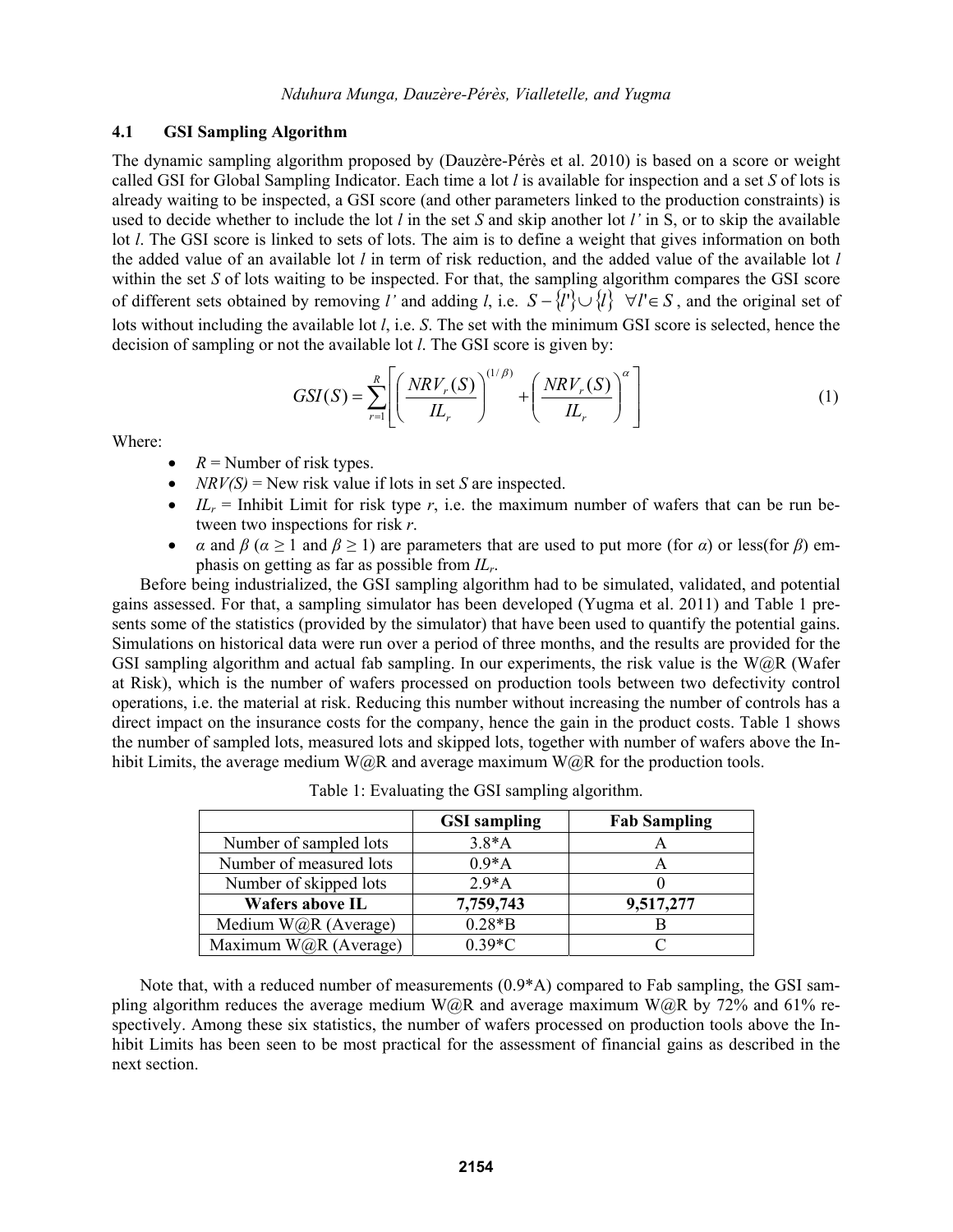#### **4.2 Evaluating the GSI Sampling Algorithm: Financial Metrics**

To evaluate the gains of the GSI sampling algorithm and therefore quantify the return on investment, we defined three different metrics. Among these three metrics, one has been seen to be more practical for our works related to defectivity controls. However, depending on the fab or the type of the risk addressed, one metric may be more suitable than another. The three metrics are:

- 1. The number of metrology tools that can be saved by using the GSI sampling algorithm. The idea is to compute the number of metrology tools required with the GSI sampling algorithm to obtain performance indicators that are as good as in current Fab sampling. However, as the goal is to not to reduce the number of measured lots but to reduce the number of measurements without added value, this first metric is not the most suitable.
- 2. The downtime costs incurred when Inhibit Limits are exceeded. The idea is to consider that a financial cost is incurred when a production tool is stopped because an Inhibit Limit is exceeded. The resulting downtime is a non productive time which costs money. We assume that the production tool stays down until the W@R becomes smaller than its corresponding Inhibit Limit. However, the problem of this second metric is that, in practice, a production tool will not always be stopped when its Inhibit Limit is exceeded. Therefore, this second metric is not the most relevant.
- 3. The risk related costs incurred when Inhibit Limits are exceeded. The idea is to consider that the risk of losing wafers increases when the W@R of a production tool is above its Inhibit Limit. Based on a probability of failure, it is possible to calculate how much money could be lost. **This last metric seems to be the most practical and was used to quantify the potential gains.**

Using results reported in Table 1, the potential gains were computed using the following formula:

 $Gain = (9,517,277 - 7,759,743) * P_{Loss} * P_s$ .

where  $P_{LOSS}$  represents the probability of losing wafers when a production tool is above its Inhibit Limit, and  $P_s$  is the average wafer cost.  $P_{LoSS}$  is linked to both the production environment and simulation period. Its value may thus be discussed depending on the processing operations and product types. In our works related to defectivity controls in the 300mm fab of STMicroelectronics, we considered a probability of *1/2000* and a wafer cost of *\$1,500*, which gives:

$$
Gain = (9,517,277 - 7,759,743) * (1/2000) * 1500 = $1,318,150.
$$

 This significant potential gain, in addition to the performance indicators introduced in (Yugma et al. 2011), has been one the main motivations that led to the industrialization of the GSI sampling algorithm.

#### **5 INDUSTRIAL IMPLEMENTATION**

A survey of the literature (Nduhura Munga et al. 2012) showed that several sampling algorithms were impracticable for industrial implementation. This was also one of the main challenges for the GSI sampling algorithm. If simulations showed that significant gains could be achieved, additional types of evaluations had to be performed regarding the IT infrastructure, the data management and availability, the training of operators, the company culture, or the management of resources. The risk was to see potential savings completely eradicated by additional types of investments (IT, resources, trainings, etc.).

 Another challenge that had to be faced was the type of risk to be mastered. Indeed, in the first evaluation of the GSI sampling algorithm, only the risk at the tool level (W@R, Wafer at Risk) was evaluated. However, in a high-mix environment as in the 300mm site of STMicroelectronics in Crolles, France, several types of risks related to defectivity controls need to be mastered: the number of wafers processed in the same chamber between two controls, the number of wafers at the same operation, with the same technology, recipe, resin, etc. The dynamic selection of lots should therefore ensure an optimal coverage of all of the types of risk. For that, the *IPC* (for the French "Indice Permanent par Contexte", which means "Permanent Index per Context") mechanism proposed in (Nduhura Munga et al. 2011) was industrialized to support the industrial implementation of the *GSI* sampling algorithm. The *IPC* is a counter linked to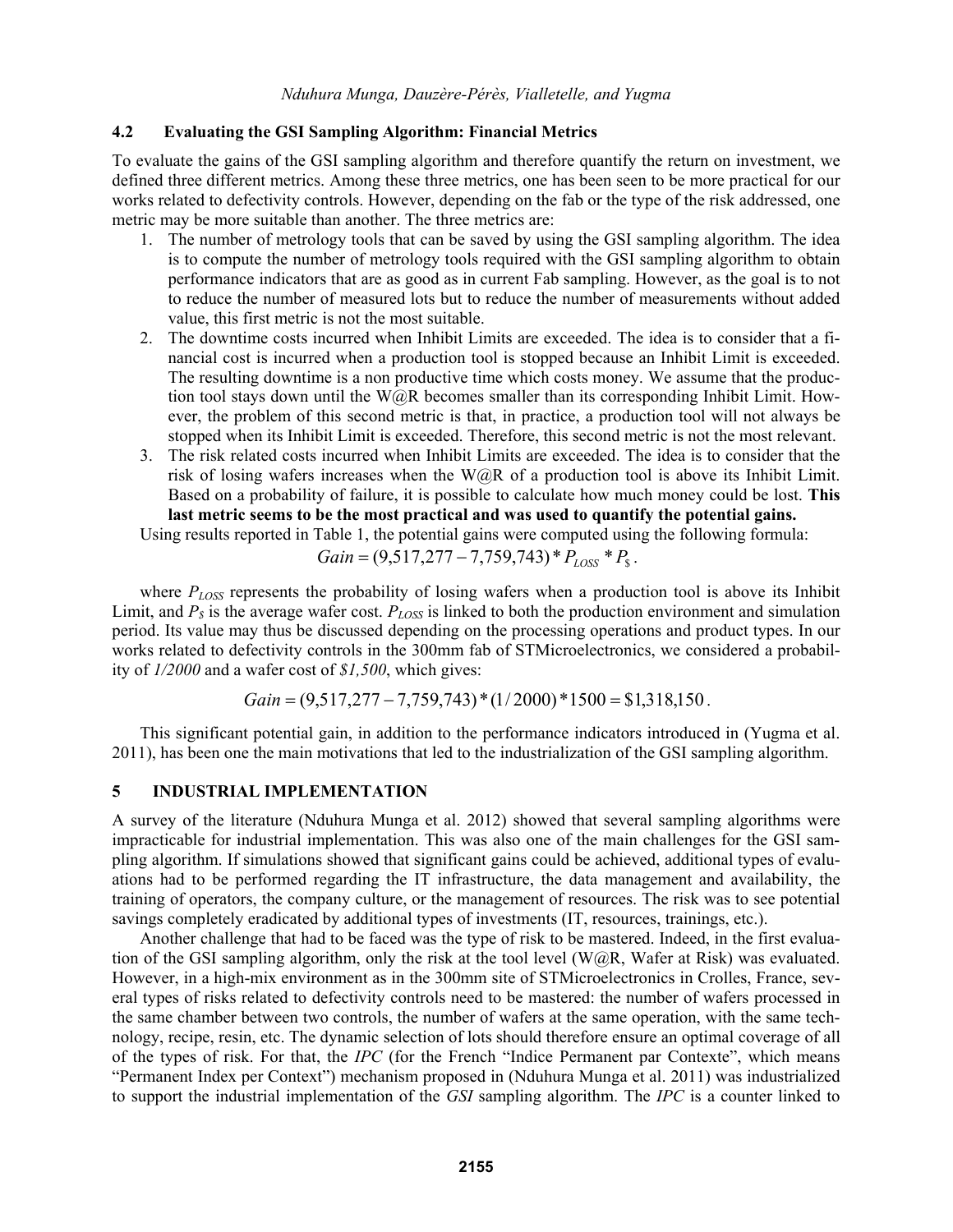#### *Nduhura Munga, Dauzère-Pérès, Vialletelle, and Yugma*

several types of contexts (recipe, resin, technology, etc.). It has been introduced to simplify the risk computations. Each time a lot is processed on a production tool and verifies a given context, an *IPC* (*IPC*<sup> $c$ </sup>) is attached to the lot for the considered context as described in (Nduhura Munga et al. 2011). Using this IPC information, the *GSI* formula for a set *S* of lots was adapted as follows:

$$
GSI(S) = \sum_{c=1}^{N} \left[ \left( \frac{Min}{\frac{I\epsilon S}{\mu C} \left( \frac{IPC_{I}^{c} - IPC_{LLM(c)}^{c}}{IL_{c}} \right)} \right)^{(1/\beta)} + \left( \frac{Min}{\frac{I\epsilon S}{\mu C} \left( \frac{IPC_{I}^{c} - IPC_{LLM(c)}^{c}}{IL_{c}} \right)} \right)^{\alpha} \right]
$$
(2)

where:

- *N* : Number of contexts,
- *IPC*<sup>*c*</sup>: *IPC* of lot *l* for context *c*,
- *IPC*<sup>c</sup><sub>*LLM*(c)</sub>: *IPC* of the lot Last Lot Measured (*LLM*) for context *c*, i.e. the last lot that has reduced the risk for context *c*,
- $IL_c$ : Inhibit Limit for context *c*,
- *α* and  $\beta$  ( $\alpha \ge 1$  and  $\beta \ge 1$ ) are parameters that are used to put more (for  $\alpha$ ) or less(for  $\beta$ ) emphasis on getting as far as possible from the Inhibit Limit.

 Using the *IPC* information, the industrial implementation of the GSI sampling algorithm was considered as the only way to optimize the use of metrology tools by dynamically selecting the best lots to measure. Each context *c* (tool, chamber, recipe, resin, technology, etc.) is taken into account in the GSI formula, and the dynamic selection of lots aims at minimizing all the types of risks (contexts) in production.

 The industrialization phase has been divided into three parts devoted to the sampling, skipping and scheduling of lots on metrology tools. The first part of the project focused on the skipping of lots in metrology and a first evaluation showed that more than 30% of control operations on lots could be released without increasing the risk in production. However, several questions have been raised by this transition from static to dynamic sampling. In the next section, we present some of these questions that constitute new directions for further research.

# **6 DISCUSSIONS AND PERSPECTIVES**

The industrial implementation of the GSI sampling algorithm showed that a significant number of control operations on lots could be released without increasing the risk in production, hence a better management of metrology tools. However, modifying the sampling policy, i.e. replacing static sampling by dynamic sampling, changed the way engineers were working, leading to new problems that need to be solved. Here are some these new problems that are perspectives for further work:

- 1. **Defectivity tool qualifications**. Using start or static sampling, lots were flagged at the start of the production, i.e. the percentage of lots to be measured was defined at the start of production. Therefore, information on the products of the lots to be measured was known, and the qualifications of defectivity tools was taken into account to balance the measurement workload on the different types of defectivity tools. By dynamically selecting lots in front of metrology steps, there is no prior information on the set of lots to be measured. The consequence is that some defectivity tools may not be used enough if the right lots are not selected, and other defectivity tools may be too much loaded, leading to long cycle times for the lots waiting to be measured.
- 2. **Excursion management, i.e. when a process or tool falls out of specification**. Using static sampling, lots were flagged for regular measurements at some predefined steps. This means that, each time a problem was detected on a lot, it was easy to quickly identify the source of the problem by quantifying the added defects of each processing step. Using a dynamic sampling approach, the complexity of isolating the source of defects is increased, since lots are selected based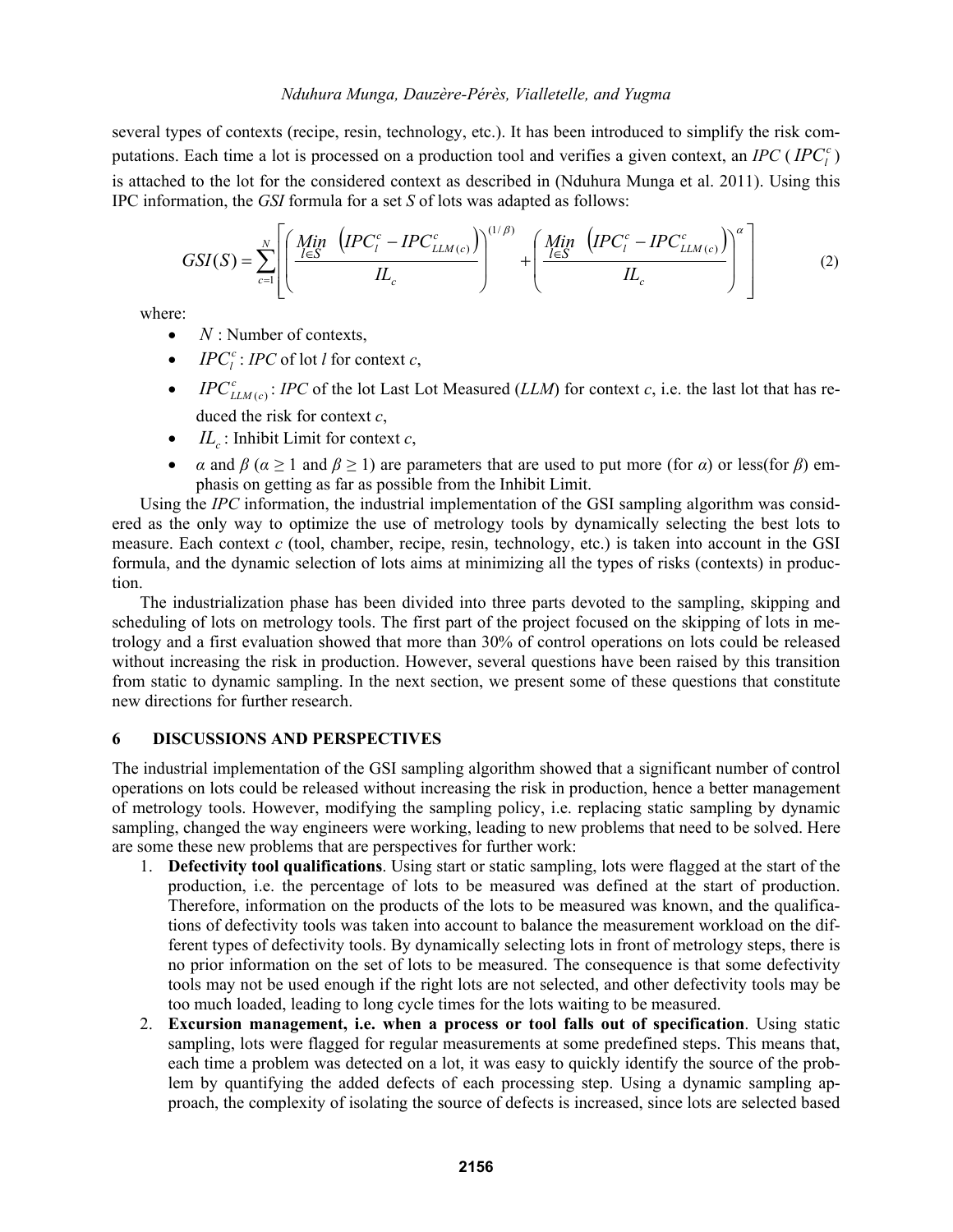on the information they bring and not explicitly at all the metrology steps. An additional analysis must be performed before isolating the source of the excursion knowing that no production tool is stopped before this source is identified.

 These problems show the types of complexity that need to be faced when trying to deploy a new strategy or approach within a high-mix semiconductor plant. As different types of organizations are called to work and collaborate (qualifications, sampling, scheduling, excursion management, production, etc.), each time a novel solution is proposed, the impact on the other activity types need to be clearly understood and assessed. Although this may vary from one company to another, significant efforts are required to convince and highlight the added value of the new solution. This is what has been experienced before industrially implementing the GSI sampling algorithm, explaining why many sampling algorithm proposed in the literature were impracticable.

## **7 CONCLUSION**

In this paper, we presented and discussed the industrial implementation of a dynamic sampling algorithm within the 300mm site of STMicroelectronics in Crolles, France. We focused on defectivity controls and especially on the reduction of the material at risk, i.e. the potential loss in case a problems occurs. The dynamic sampling algorithm is based on a Global Sampling Indicator that evaluates the impact of measuring a set of lots and not only one lot. It has been industrialized using a Permanent Index per Context mechanism that help handling a very large amount of data in short CPU times. Results show a quick return on investment and a significant reduction of the number of control operations on lots without added value.

 The industrial program has highlighted new problems that are interesting perspectives for further research. These new problems concern defectivity tool qualifications, the design of control plans and excursion management.

## **ACKNOWLEDGMENTS**

This work has been done within the framework of a joint collaboration between STMicroelectronics in Crolles, France, and the Center for Microelectronics in Provence of the Ecole des Mines de Saint-Etienne in Gardanne, France. It has also been written as a part of the European project IMPROVE (**I**mplementing **M**anufacturing science solutions to increase equi**P**ment p**RO**ductivity anf fab p**E**rformance).

## **REFERENCES**

- Bassetto, S., and A. Siadat. 2009. "Operational Methods for Improving Manufacturing Control Plans: Case Study in a Semiconductor Manufacturing." *Journal of Intelligent Manufacturing* 20: 55–65.
- Boussetta, A., and A. J. Cross. 2005. "Adaptive Sampling Methodology for In-Line Defect Inspection." In *Proceedings of the 2005 IEEE/SEMI Advanced Semiconductor Manufacturing Conference and Workshop,* Munich, Germany, 25–31.
- Dauzère-Pérès, S., J.-L. Rouveyrol, C. Yugma, and P. Vialletelle. 2010. "A Smart Sampling Algorithm to Minimize Risk Dynamically." In *Proceedings of the 2010 IEEE/SEMI Advanced Semiconductor Manufacturing Conference,* San Francisco, California, USA, 307–310.
- Mouli, C., and M. J. Scott. 2007. "Adaptive Metrology Sampling Techniques Enabling Higher Precision in Variability Detection and Control." In *Proceedings of the 2007 IEEE/SEMI Advanced Semiconductor Manufacturing Conference,* Stresa, Italy, 12–17.
- Nduhura Munga, J., S. Dauzère-Pérès, P. Vialletelle, and C. Yugma. 2011. "Dynamic Management of Controls in Semiconductor Manufacturing." In *Proceedings of the 2011 IEEE/SEMI Advanced Semiconductor Manufacturing Conference,* Saratoga Springs, New York, USA, 18–23.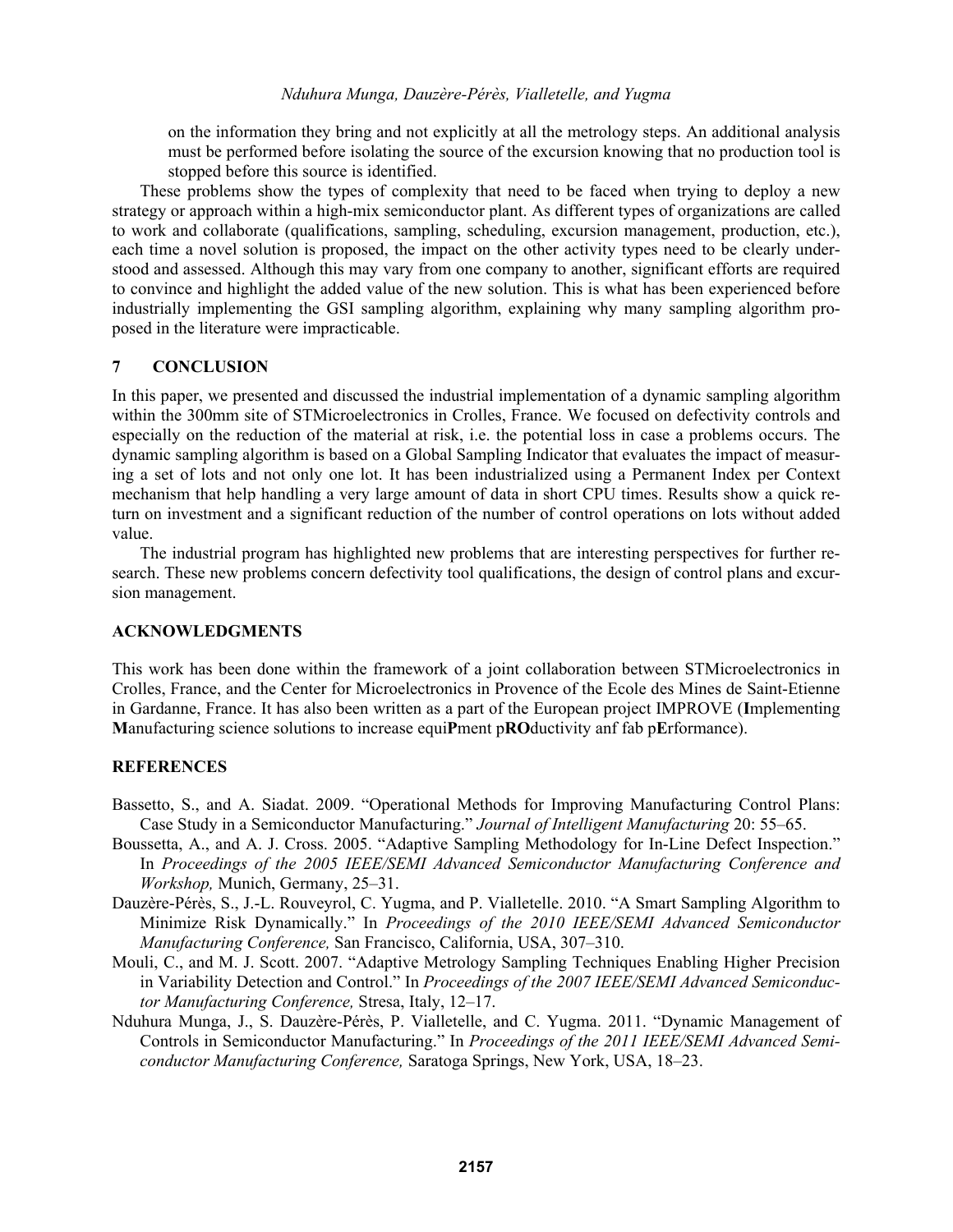- Nduhura Munga, J., G. Rodriguez-Verjan, S. Dauzère-Pérès, C. Yugma, P. Vialletelle, and J. Pinaton. 2012. "A Literature Review on Sampling Techniques in Semiconductor Manufacturing." Working Paper, submitted.
- Pepper, D., O. Moreau, and G. Hennion. 2005. "Inline Automated Defect Classification: a Novel Approach to Defect Management." In *Proceedings of the 2005 IEEE/SEMI Advanced Semiconductor Manufacturing Conference and Workshop,* Munich, Germany, 43–48.
- Purdy, M. 2007. "Dynamic, Weight-Based Sampling Algorithm." In *Proceedings of the 2007 IEEE International Symposium on Semiconductor Manufacturing,* Santa Clara, USA, 1–4.
- Rodriguez-Verjan, G., S. Dauzère-Pérès, and J. Pinaton. 2011. "Impact of Control Plan Design on Tool Risk Management: A Simulation Study in Semiconductor Manufacturing." *MASM 2011* (7th *International Conference on Modeling and Analysis of Semiconductor Manufacturing),* In *Proceedings of the 2011 Winter Simulation Conference*, Edited by S. Jain, R. R. Creasey, J. Himmelspach, K. P. White, and M. Fu, 1918–1925. Piscataway, New Jersey: Institute of Electrical and Electronics Engineers, Inc.
- Shantikumar, J. G. 2007. "Effects of Capture Rate and Its Repeatability on Optimal Sampling Requirements in Semiconductor Manufacturing." In *Proceedings of the 2007 IEEE International Symposium on Semiconductor Manufacturing*, Santa Clara, USA, 1–6.
- Sun, S., and K. Johnson. 2008. "Method and System for Determining Optimal Wafer Sampling in Real-Time Inline Monitoring and Experimental Design." In *Proceedings of the 2008 IEEE International Symposium on Semiconductor Manufacturing,* Tokyo, Japan, 44–47.
- Wright, P. K. 2001. 21<sup>st</sup> Century Manufacturing. 1<sup>st</sup> ed., Prenctice-Hall, Inc.
- Yugma, C., S. Dauzère-Pérès, J.-L. Rouveyrol, and P. Vialletelle. 2011. "A Smart Sampling Scheduling and Skipping Simulator and its Evaluation on Real Data Sets." *MASM 2011* (7<sup>th</sup> International Confer*ence on Modeling and Analysis of Semiconductor Manufacturing),* In *Proceedings of the 2011 Winter Simulation Conference*, Edited by S. Jain, R. R. Creasey, J. Himmelspach, K. P. White, and M. Fu, 1908–1917. Piscataway, New Jersey: Institute of Electrical and Electronics Engineers, Inc.

## **AUTHOR BIOGRAPHIES**

**JUSTIN NDUHURA MUNGA** received his Engineering degree in Computer science, Microelectronics, and Automation from the Ecole Polytechnique de Lille in Lille, France in 2009. He also received a Master of Science in Microelectronics from the University of Lille, France in 2009. Currently he is a Ph.D. student in Industrial Engineering at the Ecole des Mines de Saint-Etienne in Gardanne, France, and works at STMicroelectronics in Crolles, France. His works mostly focus on implementing dynamic controls in high-mix semiconductor plants. He received the best student paper award from the IEEE/SEMI Advanced Semiconductor Manufacturing Conference, New-York, USA, 2011. His email address is justin.nduhuramunga@st.com.

**STEPHANE DAUZÈRE-PERÈS** is Professor at the Provence Microelectronics Center of the Ecole des Mines de Saint-Etienne, where he is heading the Manufacturing Sciences and Logistics Department. He received the Ph.D. degree from the Paul Sabatier University in Toulouse, France, in 1992; and his Habilitation à Diriger des Recherches from the Pierre and Marie Curie University, Paris, France, in 1998. He was a PostDoc Fellow at the Massachusetts Institute of Technology, U.S.A., in 1992 and 1993, and Research Scientist at Erasmus University Rotterdam, The Netherlands, in 1994. He has been Associate Professor and Professor from 1994 to 2004 at the Ecole des Mines de Nantes in France. He was invited Professor at the Norwegian School of Economics and Business Administration, Bergen, Norway, in 1999. Since March 2004, he is Professor at the Ecole des Mines de Saint-Etienne. His research mostly focuses on optimization in production and logistics, with applications in planning, scheduling, distribution and transportation. He has published more than 40 papers in international journals and 100 communications in conferences. His email address is dauzere-peres@emse.fr.